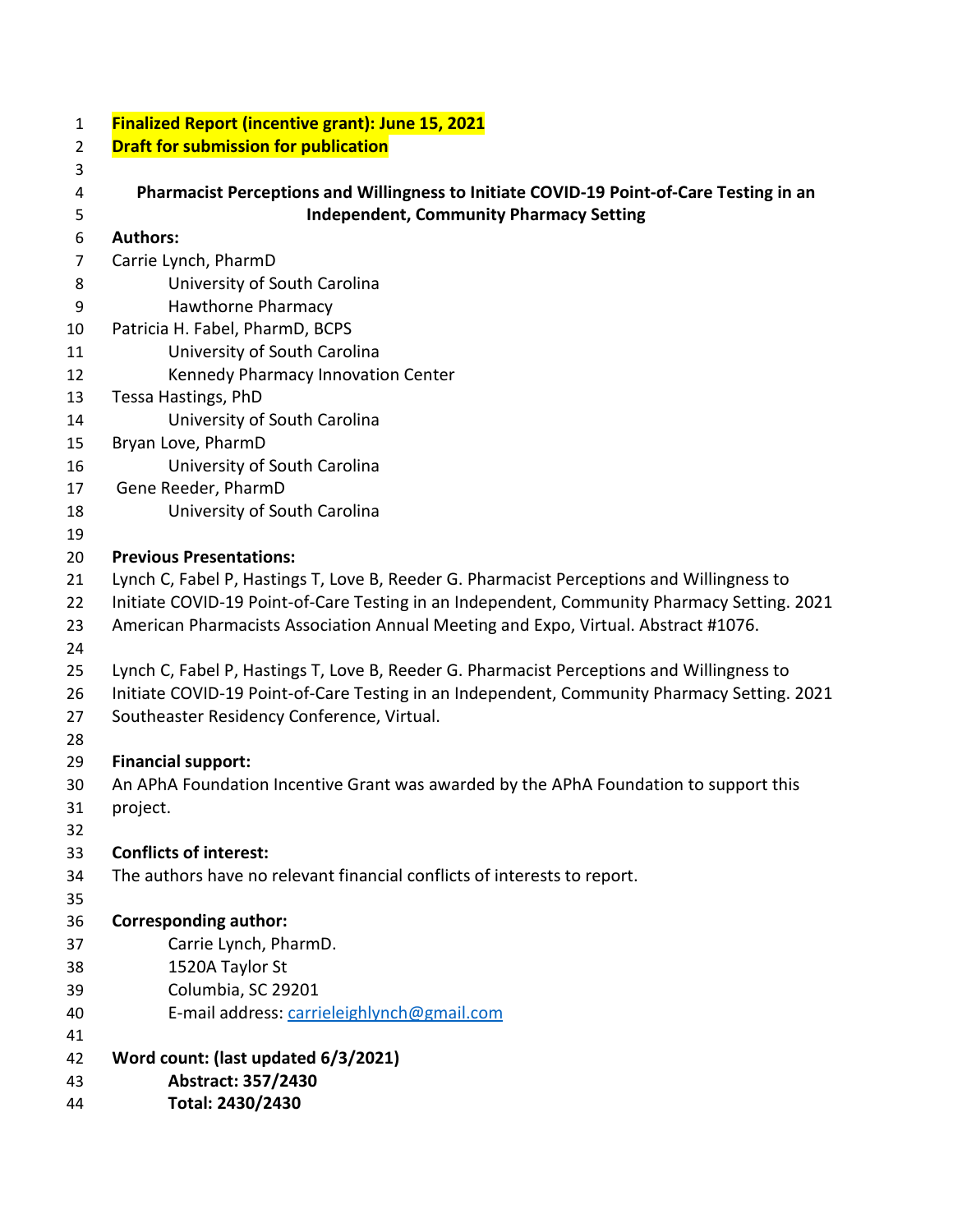#### **Abstract:**

- Objectives: The primary objective of this study is to analyze the perceptions held by
- pharmacists in independent, community pharmacies on point-of-care COVID-19 testing in the
- retail pharmacy setting by (1) assessing pharmacists' attitudes toward point-of-care testing, (2)
- determining their potential strategies for providing COVID-19 point-of-care testing to patients,
- and (3) identifying perceived barriers to initiation.
- 

Methods: Eligible participants are pharmacists who maintain an active pharmacist license and

- are currently practicing in a community pharmacy setting. The survey is part of a larger study of
- South Carolina pharmacists. A 44-item survey was distributed to pharmacist managers in South
- Carolina by mailing a postcard with a QR code to the online survey. Prior to the first question of
- the survey, respondents were asked a screening question to ensure they met all inclusion
- criteria. If the inclusion criteria were met based on the participant's answer to the screening question, he or she were able to advance to the survey. Descriptive statistics were used to
- analyze respondent demographics and the survey items, including multiple-choice, select all
- that apply, and free response questions. The questions in the 5-point Likert scale formatting
- were analyzed by calculating the mean response for each item. Factors associated with
- willingness to implement COVID-19 point-of-care testing will be analyzed by differentiating
- participants into groups based on pharmacist and practice site characteristics and the existence
- of the Community Pharmacy Enhanced Services Network's (CPESN) required, core services
- within the practice. A Pearson correlation was calculated to determine if there was a
- statistically significant correlation between enhanced pharmacy status and pharmacists
- responses to questions regarding patient-related factors, testing follow-up, and operations-
- related factors.
- 
- Results: The results presented here are preliminary as data collection is still ongoing. From the
- current sample, there was a statistically significant correlation between CPESN enhanced
- pharmacy status and both the patient-related factors and testing follow-up categories (p-
- value=0.005 and 0.012, respectfully). Respondents working within single-store independent
- pharmacies reported possessing a CLIA waiver more often than other practice settings.
- 

Conclusion: Community-based pharmacists who have experience executing other enhanced

- services like medication synchronization and medication therapy management seem most
- willing to implement COVID-19 POC testing and report fewer barriers to implementation.
- 

## **Introduction (366)**

 With the total number of COVID-19 cases in South Carolina reaching 454,158 and total deaths reaching 7,842 as of March 13, 2021, the need for reliable access to testing and 83 diagnosis is critical.<sup>1</sup> Community pharmacists are considered some of the most accessible healthcare providers with the qualifications necessary to not only educate patients on COVID- 19 updates and recognize COVID-19 symptoms for referral but also provide point-of-care (POC) COVID-19 testing for patients within their distinct practice sites. This latter contribution has been exemplified as large-scale, chain pharmacies like CVS and Walgreens adapt their practices 88 to provide added services during the pandemic. Pharmacists practicing in smaller, independent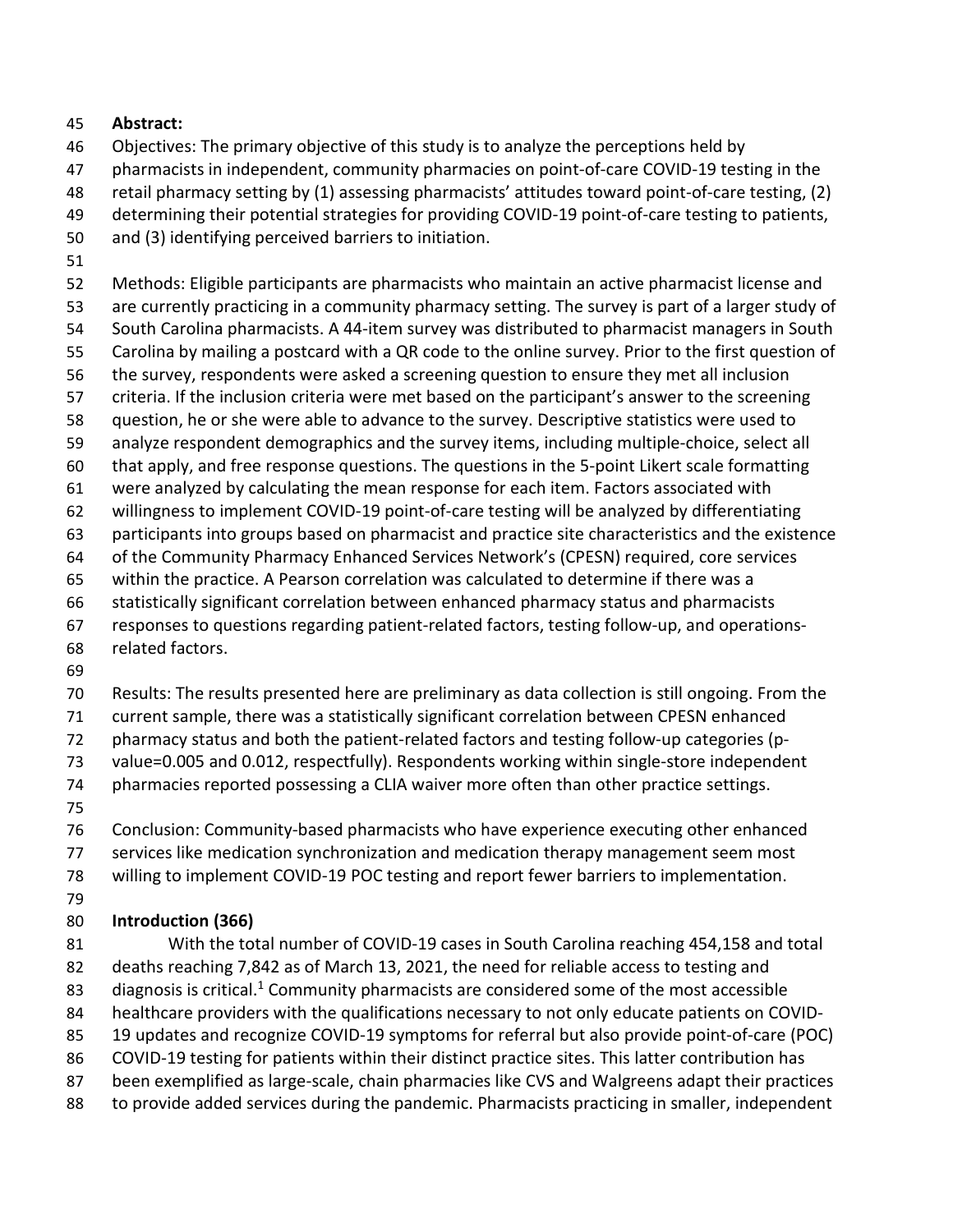pharmacies, however, must face additional considerations when implementing enhanced

services like COVID-19 testing. A systematic review by Gubbins et al highlighted these

- considerations and barriers for all pharmacists by emphasizing regulatory variability at the state
- level regarding POC testing in community pharmacies therefore diminishing pharmacists'
- 93 potential scope of practice.<sup>2</sup> The article also mentioned lack of widespread offering of the
- service in pharmacies and explained how this can delegitimize efforts in the eyes of other
- healthcare stakeholders. Hopefully, POC testing will become more commonplace in community
- pharmacies as pharmacists step up and begin to offer COVID-19 testing.

 Despite the overall scarcity of this relevant service, several studies have displayed the validity of POC testing within this setting. For instance, a literature review performed by Buss et al looked at the analytical quality and effectiveness of various analytes showing their 100 comparableness to tests performed by general practitioners as well as traditional laboratories.<sup>3</sup>

- Other studies have blueprinted potential methods for implementation both with chronic
- disease screening and the timelier service of infectious disease diagnosis. A study taking place at two community pharmacy sites in Tennessee performed influenza and group A streptococcus
- 104 screening using polymerase chain reaction testing.<sup>4</sup> The study demonstrated a detailed clinical protocol for potential replication and displayed the positive outcomes for patients that can be
- achieved with the more intricate involvement of a pharmacist in their care. The purpose of this study is to further evaluate these possibilities in relation to the COVID-19 pandemic by
- assessing independent pharmacists' perceptions of COVID-19 point-of-care testing and identifying implementation strategies as well as perceived barriers.
- 

# **Objectives (54)**

 The primary objective of this study is to analyze the perceptions held by pharmacists in independent, community pharmacies on point-of-care COVID-19 testing in the retail pharmacy setting by (1) assessing pharmacists' attitudes toward point-of-care testing, (2) determining their potential strategies for providing COVID-19 point-of-care testing to patients, and (3) identifying perceived barriers to initiation.

# **Methods (470)**

# *Study Population*

 The study population consisted of pharmacists over 18 years of age who read English, maintain an active pharmacist license, and are currently practicing in a community pharmacy setting. Any pharmacists not meeting these criteria were excluded from this study.

- Respondents who completed less than 5% of the survey items will be excluded.
- *Study Design*
- A prospective, cross-sectional, 44-item survey was used to assess the perceptions on offering COVID-19 point-of-care testing in a retail pharmacy while also identifying implementation strategies and perceived barriers held by pharmacists practicing in these settings. Prior to the first question of the survey, respondents were asked a screening question to ensure they meet all inclusion criteria. If the inclusion criteria were met based on the
- participant's answer to the screening question, he or she was able to advance to the survey.
- 
-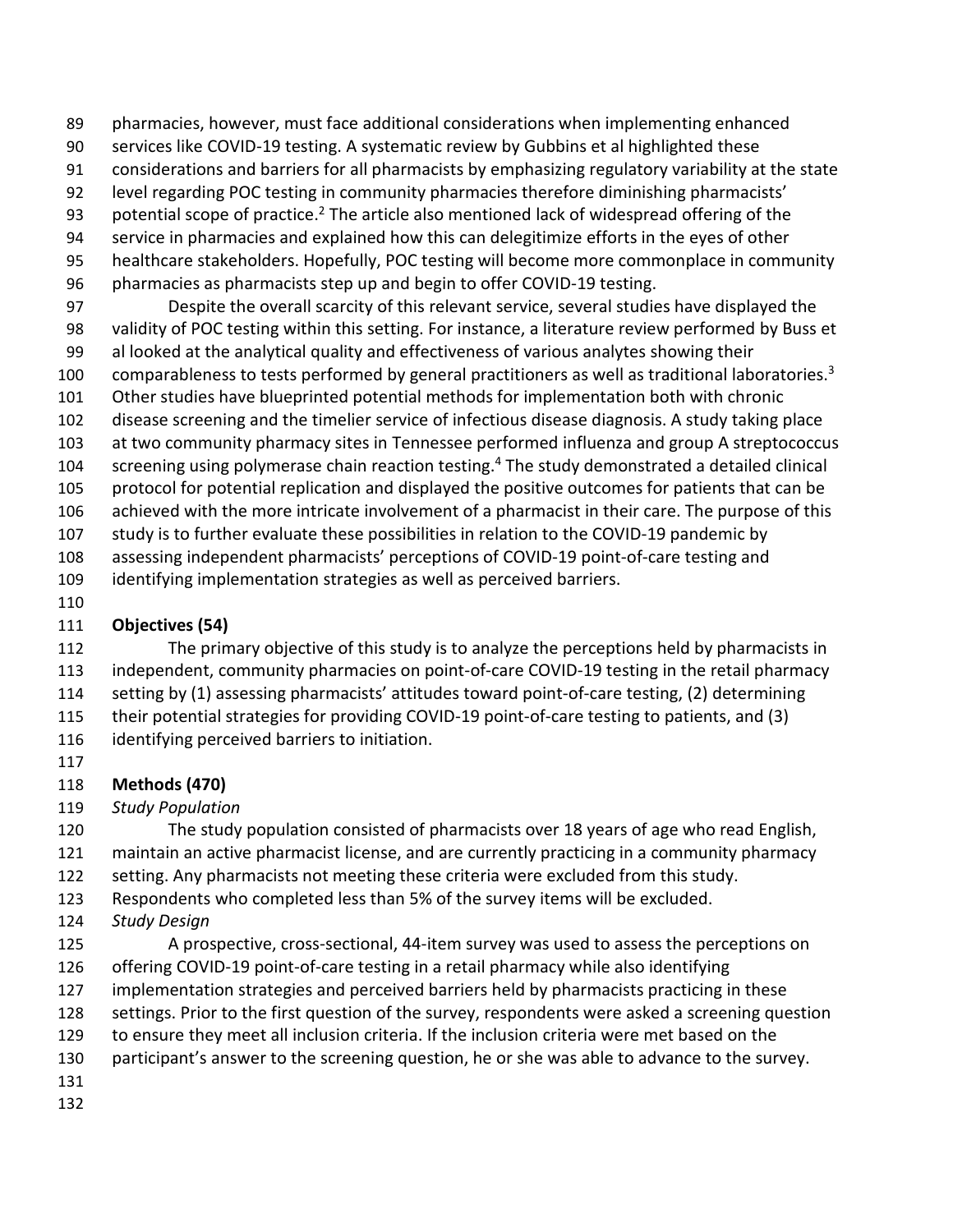#### *Data Collection*

 The survey is part of a larger study of South Carolina pharmacists and was granted approval from the University of South Carolina Institutional Review Board (IRB). The study was be distributed by mailing postcards with a QR code to the survey to pharmacist managers at community pharmacies in South Carolina. Mailing addresses were obtained from the South Carolina Board of Pharmacy. A random sample of 60% of registered community pharmacists was invited to participate in this survey. The survey was initially available for completion for 10 weeks, but data collection is still ongoing due to low response rates. Any returned postcards due to incorrect mailing details were monitored and additional pharmacists were identified as replacements should the returned mail reach 25%. Reminder phone calls, social media posts, and SC pharmacy organization advertisements may be used in the future to increase recruitment if needed. All respondents could opt in for a \$10 Amazon gift for completing the survey, and they could enter a raffle for a \$50 Amazon gift card as well. *Data Analysis* Data analysis was performed using SPSSv26. Descriptive statistics were used to show the frequencies of relevant demographic information and characterize the practice descriptions of the participating pharmacists. The questions in the 5-point Likert scale formatting were analyzed by calculating the mean response for each item. Other survey items, including multiple-choice, select all that apply, and free response questions, were summarized using descriptive statistics. Free response items were analyzed using qualitative analysis methods,

including assignment of codes and identification of themes to summarize the answers into

- relevant data. Factors associated with willingness to implement COVID-19 point-of-care testing were analyzed by differentiating participants into groups based on pharmacist and practice site characteristics and the existence of the Community Pharmacy Enhanced Services Network's (CPESN) "enhanced," core services within the practice. A Pearson correlation was calculated to
- determine if there was a statistically significant correlation between enhanced pharmacy status and pharmacists responses to questions regarding patient-related factors, testing follow-up,
- and operations-related factors.
- 

### **Results (253)**

 The results presented here are preliminary as data collection is still ongoing. During the data collection period thus far, 80 pharmacists have completed the survey. Respondent and pharmacy demographics are summarized in Table 1. The most common community pharmacy practice setting was national chain, followed by single independent, multi-store independent, supermarket, and finally regional chain. Most respondents reported a PharmD as their highest level of pharmacy training with only one respondent having completed a residency program. Only one respondent reported the possession of an active collaborative practice agreement with a physician.

 Pharmacist respondents working within independent community pharmacies held the most knowledge regarding CLIA waiver capabilities and those within this setting reported possessing a CLIA waiver more often than those in chain and supermarket pharmacies. There was a statistically significant correlation between CPESN enhanced pharmacy status and both the patient-related factors and testing follow-up categories (p-value=0.005 and 0.012,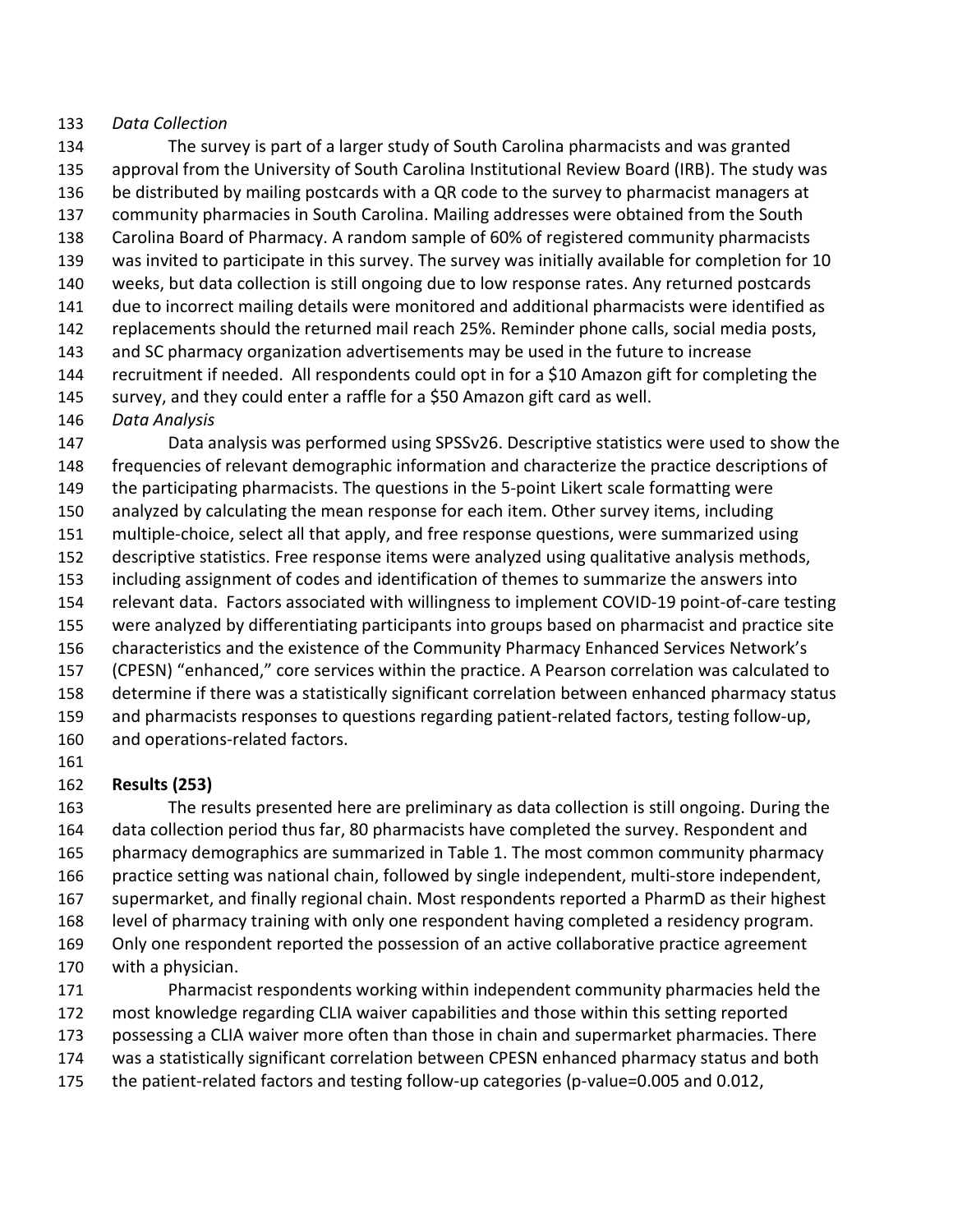respectfully). The correlation involving operations-related factors was not statistically significant (p-value=0.494).

 The most important considerations when implementing COVID-19 POC testing reported were staff and patient safety and possible disruptions to existing workflow. Most respondents indicated they would utilize pharmacy technicians for marketing the new service, screening and obtaining consent to conduct the testing, and for billing procedures. Pharmacists duties would consists of administering the test to the patient and interpreting the test results, as reported by the majority of respondents. Most pharmacists who completed the survey would prefer to communicate the results to the patient by telephone and to the primary care provider by fax. 

#### **Discussion (464)**

 In order to conduct COVID-19 POC testing within a community pharmacy, the pharmacy must obtain a Clinical Laboratory Improvement Amendments (CLIA) waiver. This involves certification through the Center for Medicare and Medicaid Services (CMS) and instills 190 appropriate regulation for establishments who accept human samples for diagnostic testing.<sup>5</sup> Pharmacies wishing to attain a CLIA waiver must complete an initial application and pay an initial application fee. The CLIA waiver must then be renewed every two years. Attaining a CLIA waiver is an essential first step for any pharmacy wishing to implement a POC testing service including COVID-19 diagnostic testing. Within the current study sample, current CLIA waiver 195 status seems to be a major barrier across all community practice settings. This deficiency is most detrimental for independent pharmacies where sample collection and analysis is conducted all under the roof. Thus, there is a vast need to educate and promote CLIA waiver attainment to pharmacists within these specific settings.

 The mission of the Community Pharmacy Enhanced Services Network (CPESN) is to foster and enable the provision of high quality and high integrity patient-centered enhanced 201 services within community pharmacies.<sup>6</sup> All pharmacies within the network must be capable of providing face-to-face access, medication reconciliation, clinical medication synchronization, 203 immunizations, comprehensive medication reviews, and personal medication records.<sup>7</sup> Based 204 on results from the Pearson correlation, pharmacies possessing CPESN's core, required services are more willing to implement COVID-19 POC testing than those who do not qualify for network inclusion. There were two categories that were found to be significant against enhanced pharmacy status. The first involved patient-related factors focusing on the pharmacists' opinions on patient attitudes towards in-pharmacy POC testing. Those pharmacists who believed patients would be more accepting of testing within this setting also maintained 210 pharmacies offering more enhanced services. The same can be said for the questions within the testing follow-up category which focused on pharmacist perceptions and comfort with certain action steps required after attaining a test result for a patient. Pharmacies who operate under the conventional community pharmacy model focusing

 primarily on dispensing rather than offering additional patient-centered enhanced services seem less willing to implement COVID-19 POC testing based on perceived barriers reported within the survey. The idea of incorporating such a non-traditional service like POC testing into their daily dispensing routine may seem too daunting to consider. A more viable first step may 218 be to promote the importance of other enhanced services like medication synchronization and medication therapy management to these pharmacies as these services are already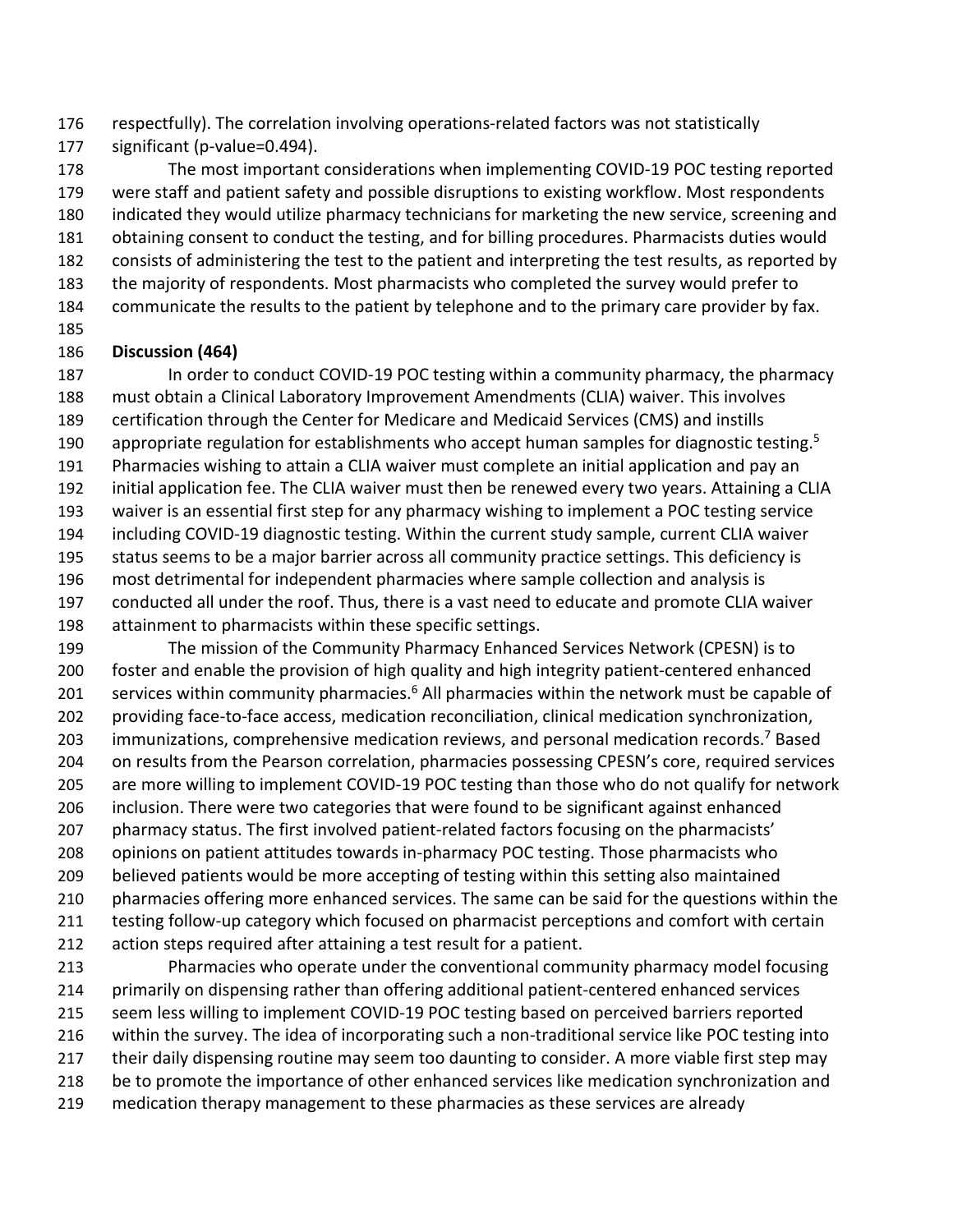- reimbursable or possess evidence-based cost savings. Future directions for this study will also
- involve suggesting an ideal workflow for service implementation within independent
- pharmacies utilizing responses from survey participants. This will require a larger sample size
- and more responses specifically from pharmacists indicating an independent pharmacy as their
- primary practice site.
- 

## **Limitations (113)**

 Due to the small sample size and inclusion of only South Carolina pharmacists, the generalizability of these findings is limited and may not be applicable to community pharmacists in other areas of the US. Also as this study collected self-reported attitudes and behaviors, social-desirability and recall bias may be a concern. Finally, individuals who responded to the survey may differ from non-respondents, therefore, possibly resulting in non-response bias.

 Because response rates were low throughout the initial dispersal of postcards, the inclusion criteria was expanded to include pharmacists within all community settings rather than independent alone. Analysis procedures were adjusted and data was stratified to offer comparisons and contrasts based on different practice settings.

# **Conclusions (95)**

 Independent pharmacies seem more equipped to conduct POC testing when compared 240 to chain pharmacies based on CLIA waiver status. However, there is need to improve status across all practice settings. There is a need to develop strategies to implement COVID-19 POC testing within the pharmacy so as to not interfere with daily workflow as this is the biggest concern for pharmacists within this study. Significant correlations were found between enhanced pharmacy status and patient-related and testing follow-up related barriers. Those pharmacies with enhanced services were more likely to report fewer barriers to POC testing implementation. 

## **Citations (References)**

- 1. Coronavirus Disease 2019 (COVID-19). South Caroline Department of Health and Environmental Control (SCDHEC). Retrieved March 1, 2021, from https://scdhec.gov/covid19
- 252 252 2. Gubbins PO, Klepser ME, Dering-Anderson AM, et al. Point-of-care testing for infectious diseases: opportunities, barriers, and considerations in community pharmacy. *J Am Pharm Assoc (2003)*. 2014;54(2):163-171. doi:10.1331/JAPhA.2014.13167
- 3. Buss VH, Deeks LS, Shield A, Kosari S, Naunton M. Analytical quality and effectiveness of point-of-care testing in community pharmacies: A systematic literature review. *Res Social Adm Pharm*. 2019;15(5):483-495. doi:10.1016/j.sapharm.2018.07.013
- 4. Klepser DG, Klepser ME, Murry JS, Borden H, Olsen KM. Evaluation of a community pharmacy-based influenza and group A streptococcal pharyngitis disease management program using polymerase chain reaction point-of-care testing. *J Am Pharm Assoc (2003)*. 2019;59(6):872-879. doi:10.1016/j.japh.2019.07.011